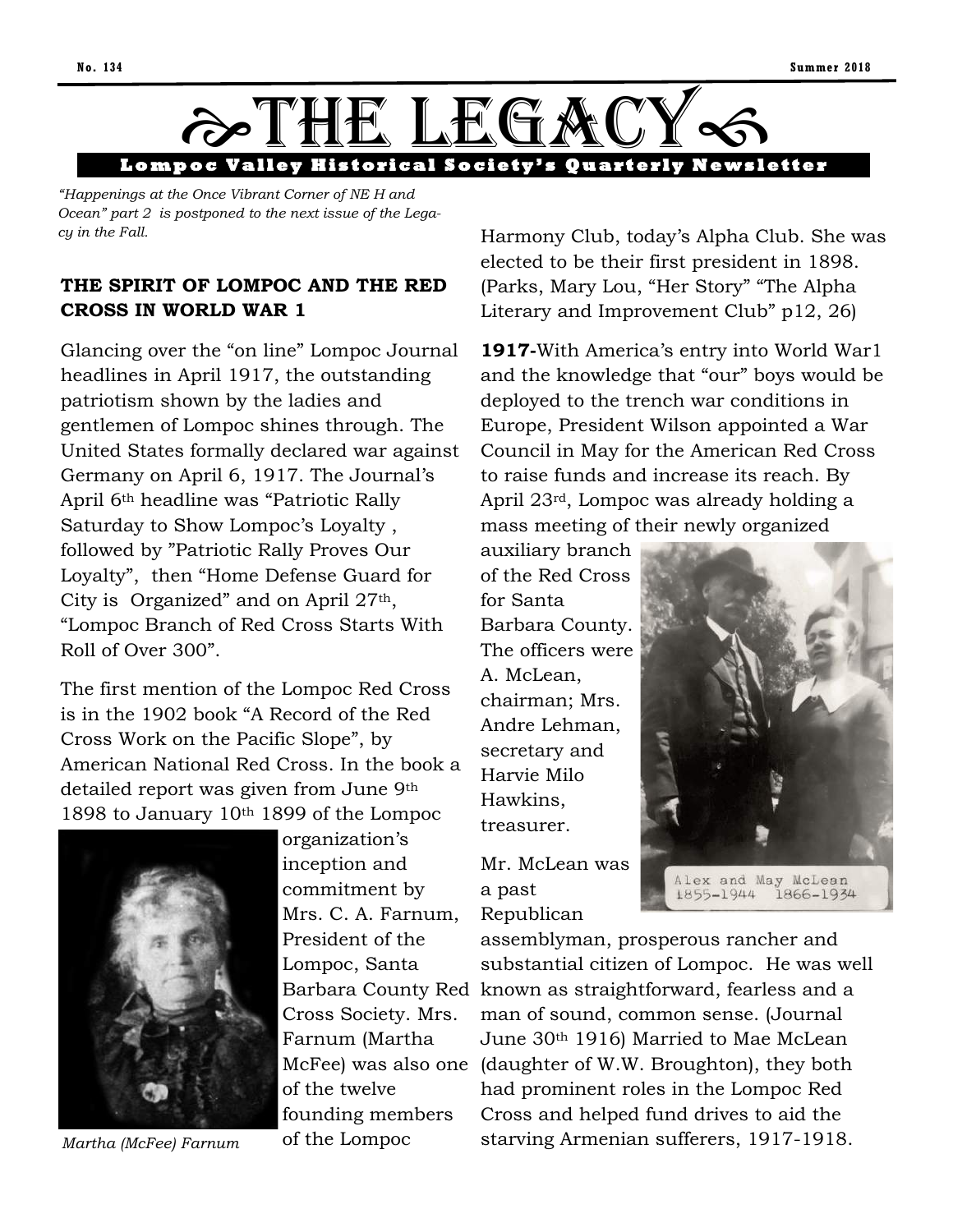Four days later, the Red Cross membership committee in Lompoc, with chairman Mrs. L.E. Heiges (Margaret) urged all to "Show your patriotism and join" "We need you". The First National Bank donated a room for their general use and Lompoc Power and Light Co. donated the use of electricity for the room. (Journal April 20th, 1916, April 27th, 1917)

Mrs. Heiges was deeply involved in her family, the Lompoc Red Cross, Civic Club, Alpha Club and church affairs. She made



sure *Young Mrs. Margaret Heiges & Family.* 

Lompoc's Red Cross WW1 war work quota's and drives were more than filled and helped to beautify the city in many ways. This included but was not limited to; helping build the library, installing the Mission Style gateway at Ryan Park entrance and financing the flag pole monument honoring Lompoc's WW1 heroes erected in the town center, 1925. Mr. Warren of the Lompoc Record wrote of her "You can lean the world up against Margaret Heiges and she wouldn't even wiggle!" (Heiges biography H.S.)

Among the over 300 members who joined the Red Cross membership campaign in April, Harry Sakata, one of the leading Japanese farmers in the valley, had the distinction of being the first to take out a life sewing schedules for pillow cases, sheets, membership in the order. He also held a life membership certificate in the Japanese

branch of the Red Cross. In another two weeks, membership reached 444 which included 86 from the Japanese community, 3 with life time memberships. (Journal April 27th, May 11th 1917) Gertrude (Loynachan) Learned's "MEMORIES OF MY DAYS IN LOMPOC 1898-1923"(Legacy Vol 68) shares "Harry Sakata leased a goodly piece of bean land just north and west of our Ocean Ave. place. He was an intelligent and progressive man and sponsored over from Japan many young men desirous of living in America." Mr. Sakata moved to Watsonville Ca. in 1918, but continued to help in Lompoc. He worked with the Lompoc Japanese community during the Red Cross War Fund second drive raising a large sum. (Journal May 31, 1918)



Harry (H.K.) Sakata Courtesy of Pajaro Valley Historical Association.

Mr. Sakata became a successful lettuce grower/ shipper in Watsonville Ca. He purchased the Historic Gilroy Hot Springs in 1938, now part of Henry Coe State Park. After

WW11 and being relocated and interned at Poston, Arizona with his family, Mr. Sakata offered his Gilroy resort as a hostel for those returning from internment camps. He became an American citizen in 1953. (California Historical Landmarks, Issi Oral History Project, Watsonville Collection)

May was a busy month for the Lompoc Red Cross. The "cutting committee" organized operating caps and gowns. Yarn was ordered for knitting. Chairman McLean was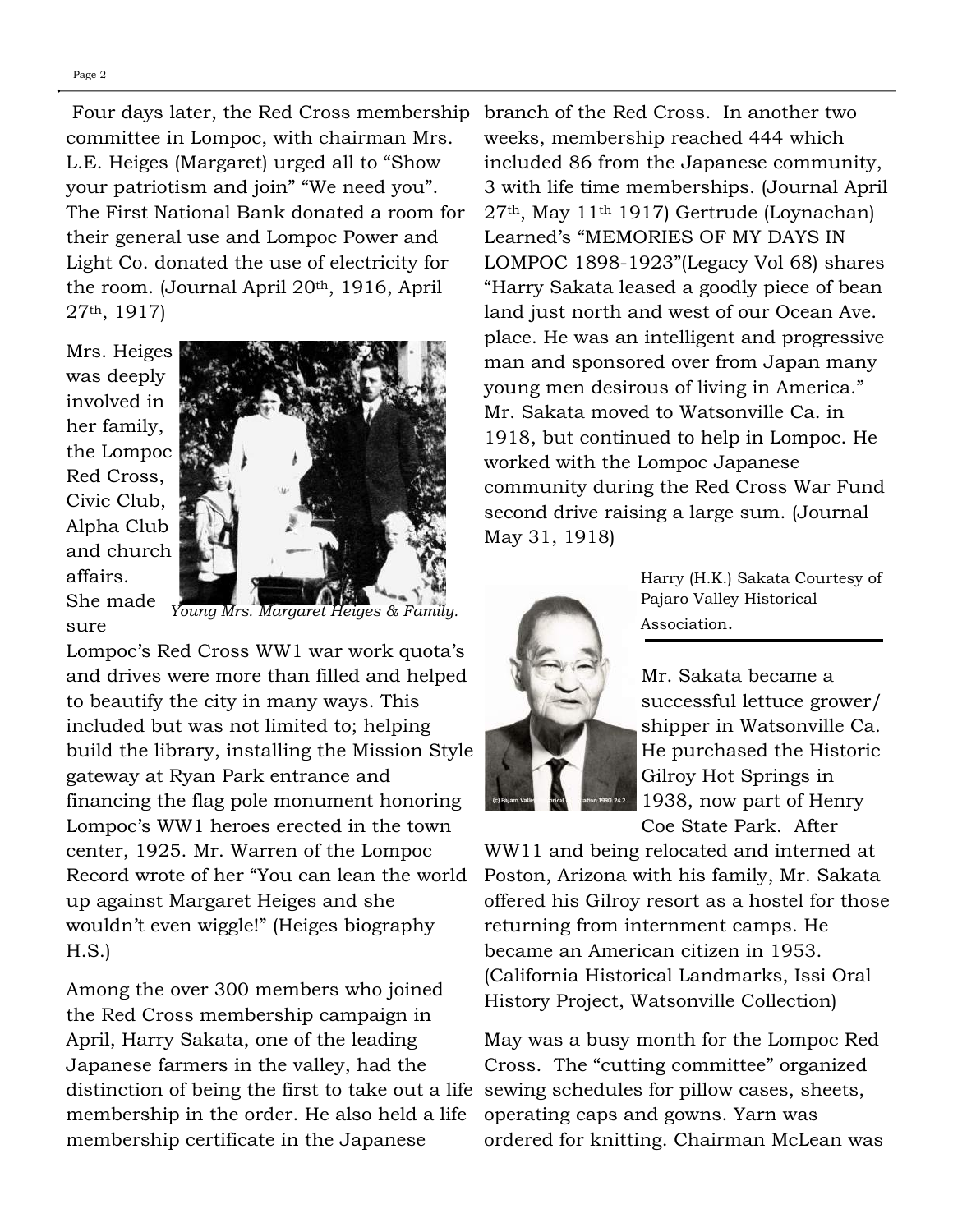in Santa Barbara and met a Red Cross nurse just returned from the hospital in France. An interesting fact she mentioned was home-made woolen socks were needed by men in the hospital suffering from "trench feet" caused by standing so long in the mud for days. Indeed, the American Red Cross launched a mighty campaign for the home front to knit wool sweaters, mufflers, socks and wristlets for "our" soldiers.

Lompoc High School quickly became involved in the Junior Red Cross. In the first week of May, Vice-Principal and High School teacher (soon to be Principal) Miss Lillian P. Williams asked in Assembly that as many as possible join the Red Cross. A

great many of the students had joined and all seemed very glad to help in such a worthy cause. (Journal May 4th, 11th, 25th 1917,)



June 18th-25th

IN AN EFFORT TO **EXPRESS THE GRATITUDE WE** HOLD IN OUR **HEARTS FOR THE WONDERFUL AND UNSELFISH SERVICE YOU HAVE GIVEN US** FOR SO MANY YEARS, WE WISH TO DEDICATE THIS,

TO MISS WILLIAMS

ANNUAL, TO YOU. *Lillian P. Williams Lompoc Union High School dedicated their 1923 annual* 

**OUR FIRST** 

was deemed Red *to Miss Williams* Cross Week. The goal set in Lompoc was \$5,000, with the actual total reaching close to \$6,000. Of the total per cent of the money raised 25% could be used for local (Santa Barbara County) Red Cross needs and 75% was sent to Washington for Red

**N o. 134**  Cross work throughout the world. According to reports, Lompoc was the banner Red Cross town in the county and made the best showing of any section. (Journal June 22nd, 1917)

In August, the young ladies of the Red Cross with Miss Vivian Saunders,

chairman, were engaged in making "comfort bags" to be presented to all the boys numbered in Lompoc's quota of the three drafts. The bags contained a sack of tobacco, tooth brush and paste, a pad of writing paper and envelopes. The contents were not included in the outfit furnished by the government. (Journal August 24th, October 12th, 1917)



*Vivian Saunders (Shanklin)* 

The Lompoc Journal notes Vivian's involvement with the Red Cross and also the formation of the Junior Red Cross at the Lompoc grammar school in January 1918 with Vivian as their 3rd grade teacher. Lompoc Legacy Vol 16 "THE SAUNDERS… PART1" profiles Vivian and her pioneer Saunders/Shanklin family.

Meanwhile, the Lompoc Red Cross met for work every afternoon except Saturday. Per the committee on knitting, Mrs. Heiges, Mrs. Lehman and Mrs. McLean, knitters were needed to complete 25 sets (sweater, muffler and wristlets) by October 1st. Instructions were issued and published in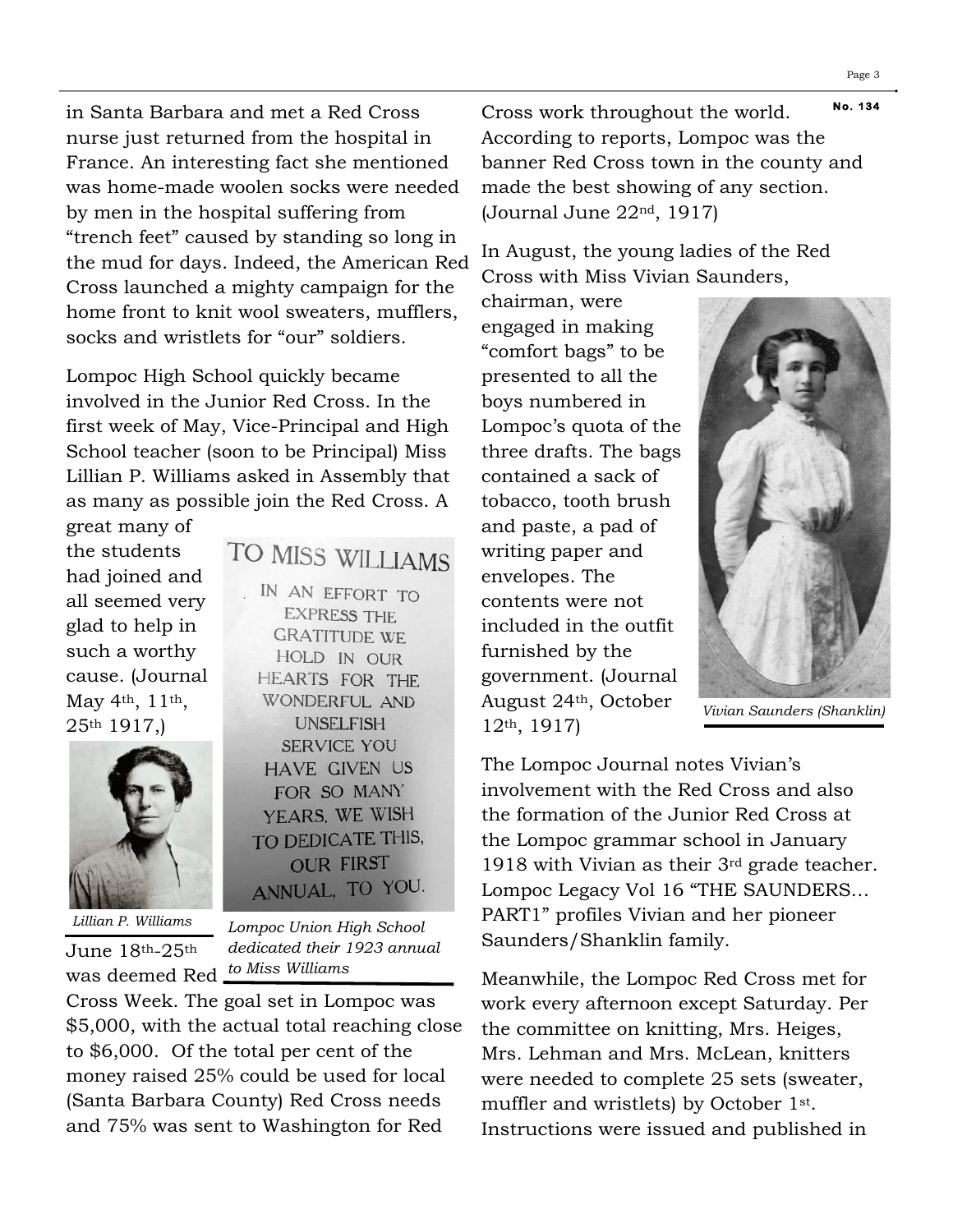the Journal for knitting the complete set. (Journal August 31st 1917)

*Note: your Historical Society friends are presently busy knitting this complete set for you to see on your next visit to our Historical Society museum!*

Lompoc sent 35 knitted sets to Santa Barbara the



By November, every mail of the Lompoc Red Cross received letters of appreciation from their Lompoc soldiers for the knitted sets they received. As published in the November 30th 1917 Journal; Not to be outdone, the sewing group sent off the third box of hospital supplies which included bed shirts, pajamas and bathrobes. Plans were also being made to send a Christmas box filled with candy, nuts, raisins, gum, handkerchiefs and writing paper to each of "our" boys. (November 23rd, December 14th 1917)

**1918-**In the New Year, a girl's class, under the direction of Miss Hill, was formed at the high school in connection with the Junior Red Cross. Every week a visiting, trained nurse taught the girls how to roll bandages and make necessary articles for Red Cross work quotas. The Junior Red Cross at Lompoc's grammar school was organized

with many pupils joining. Each of their names was highlighted in the Lompoc journal. They began to collect old postage stamps and had their first food sale for the Red Cross. (Journals January 11th, 25, March 1st 1918)

In spring, an important Red Cross drive in May was approaching. A large meeting was held to plan the drive and to discuss whether or not the Lompoc Red Cross should succeed from the Santa Barbara chapter to form a chapter in Lompoc, including Santa Ynez Valley. This would allow a percentage of all money secured in the drive to go into the local treasury, used under the direction of the Lompoc chapter officers.

The Second Red Cross War Fund drive was a huge success, raising just under \$14,000. This represented three times "over the top" of Lompoc's goal. Lompoc was awarded its own chapter, no longer under the jurisdiction of Santa Barbara. Officers of the Lompoc chapter of the American Red Cross were: Alexander McLean, Chairman; Mrs. A Lehmann, Vice-President; R.C. Jones, Secretary; A. Lehmann, Treasurer. (Journal May 18th, May 31st 1918, Legacy Vol 82)



*Mrs. A. Lehmann with Marcelle and Lucien* 

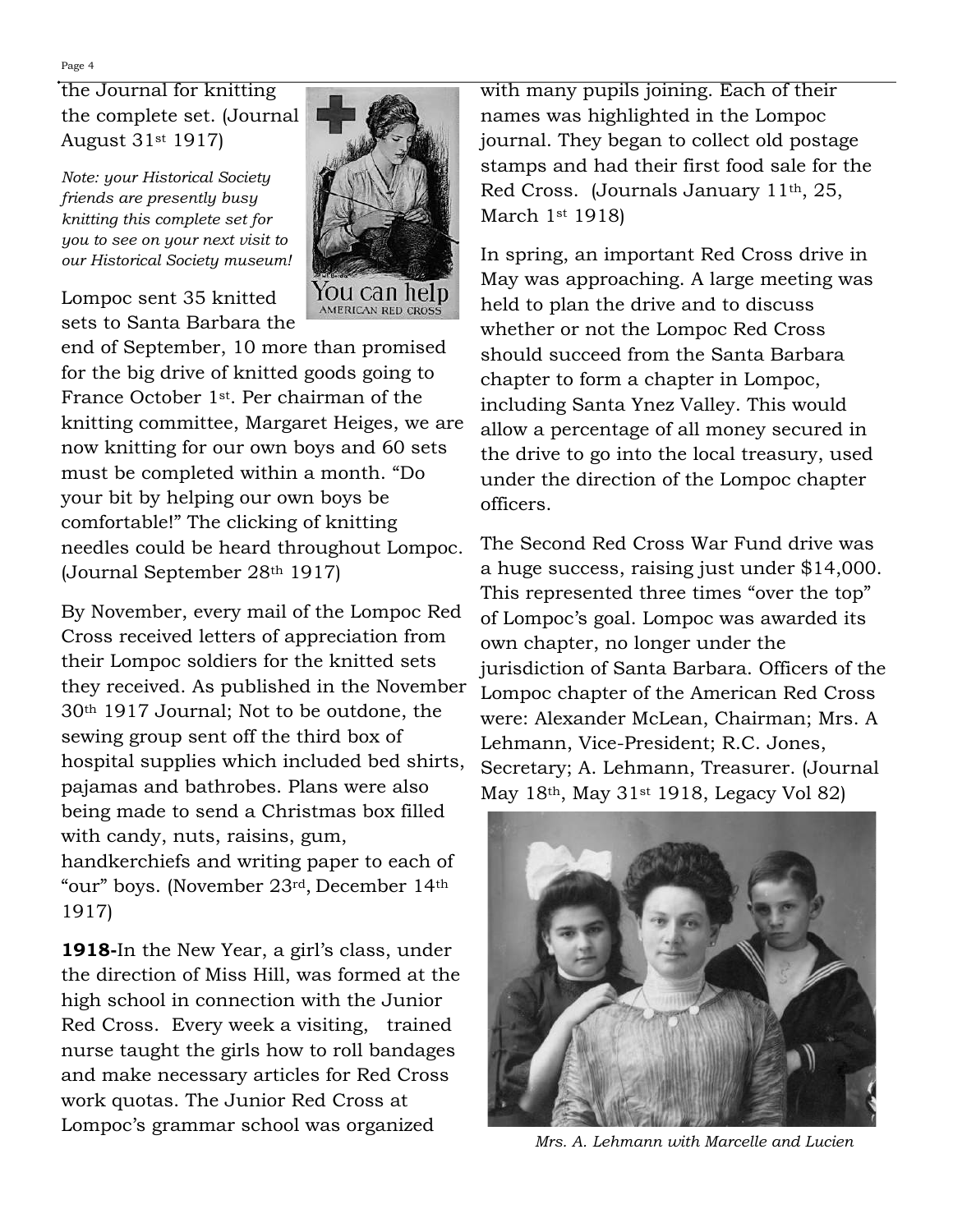Mr. and Mrs. Armand Lehmann came to Lompoc in 1881 and operated Klein and Lehmann Gen. Merchandise. In 1907, Mr. Lehmann organized the Lompoc Produce & Real Estate Co. Their daughter, Marcelle, was part of the 1918 Lompoc High School graduating class whose motto was "Impossible is Un-American" (Historical Society)

In September, Miss Williams announced two periods for girls and boys every Wednesday would be devoted to Red Cross work. In addition, the Junior Red Cross was expected to take charge of the old clothes drive for the Belgian Relief.

Mr. F.M. Clark, chairman of the Home Service Section of the Lompoc Chapter, American Red Cross wrote in the September 20th Journal, "We are ready and eager to help and serve you. We will furnish you with any necessary advice whether financial, medical or legal and get information of the whereabouts of the men in service. Come see us for all your problems. It is a privilege and duty the government has turned over to the Red Cross.

World War 1 ended November 11th, 1918. A recording by Ruth Anderson (part of the Lompoc Oral History Project) at the Lompoc Museum, describes the celebrations in Lompoc.



*Marcelle Lehmann with friends (from left to right) Vera Balaam and Minnie Rennie (Center woman ?) Marcelle Lehmann and Myrtle Pierce in WW1 outfits with musical instruments taken at war end.* 

Mr. E.A. Vaughan, Superintendent of the Lompoc Light and Power Company, writes in his diary, Legacy Vol 82, "In addition to Hospital day shirts, bed shirts, mufflers, sweaters, pajamas, socks, wash cloths, bandages, etc. the chapter packed and mailed 56 Christmas boxes to soldiers in U.S. hospitals and shipped 2570 lbs. old clothes for the Belgian Relief commission. By Dec. 1918 the Lompoc Chapter had a war fund balance on hand of \$3,326.66"

Marcia Harris Hart

ואון היינו אין געווארן דער אין דער פון דער פון דער פון דער פון דער פון דער פון דער פון דער פון דער פון דער פון

The Lompoc Museum is [offering programs related](http://lompocrecord.com/news/local/lompoc-museum-to-kick-off-series-on-veterans-day-commemorating/article_99fc1ab3-bdca-560b-b2e7-cc0cc80b1140.html)  [to World War I](http://lompocrecord.com/news/local/lompoc-museum-to-kick-off-series-on-veterans-day-commemorating/article_99fc1ab3-bdca-560b-b2e7-cc0cc80b1140.html) on the 11th day of each month through Nov. 11, which will be the 100-year anniversary of the end of the war. On May 11th WW1 presentation at the Lompoc Museum which will be highlighting the Red Cross in Lompoc. For more information, call the museum at 736-3888 or by email [lompocmuseum@gmail.com](mailto:lompocmuseum@gmail.com) 

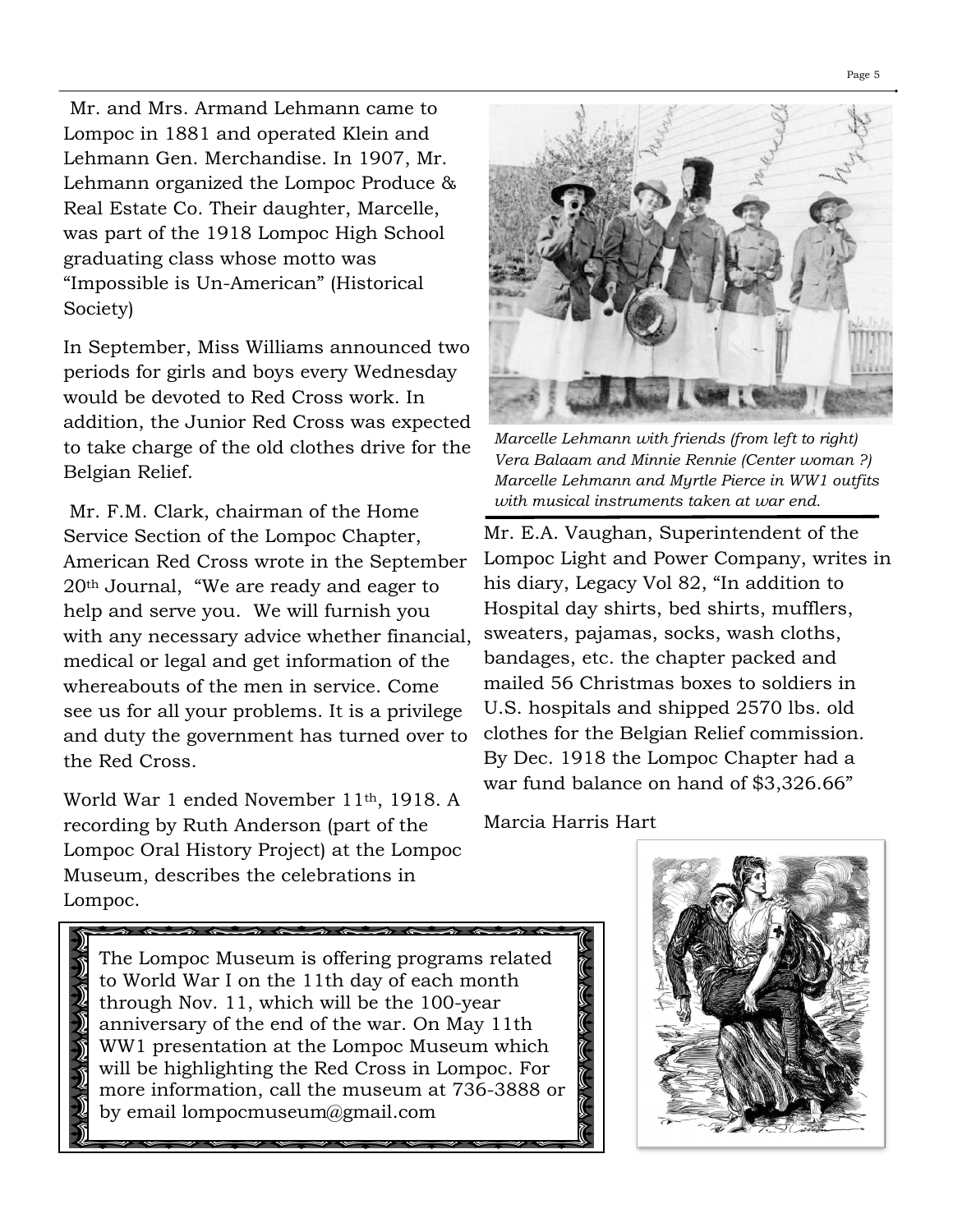#### **Feb, Mar, & Apr 2018 Memorials & Membership**

Welcoming New Members **Larry & Deb Craig Timothy Bazza Ronald & Rose Reid Barbara Nyman Alan & Cindy (Schuyler) Shutz Carol Mertens (Life**)

Total Number of Members: 423

**Carol Calvert (Life) Horace Fabing (Life) Shirley Mertens (Life) Mary Moore Smith (Life) Howard Dean Morehart Dr. Karin Jamison (Life)** Recently passed away

Memorial Contribution in Honor of **Ronald Williams Dorothy Emmons Mary Elizsbeth "Betty" Burton Horace Fabing Howard Dean Morehart Carol Calvert Victor Sousa Tony Domingos Shirley Mertens Jim & Mimi Laubly Hoag**



**CYCLING IS FASHIONABLE** 

**Bustles and Bonnets on "B" Street** March Quarterly Meeting

*Our President and the festivities MC, Karen Paaske sporting a hat from the Historical Society's collection*

> *The evening's presenter Nancy Wear*

**VOTAN** 

*Live model Brea is wearing a day cap and preparing to don a bonnet to wear out on the town during a demonstration of the layers of clothing when dressing in the 1860s.*



#### *"Clothes mean nothing until someone lives in them."*



*Marc Jacobs Fashion Designer*

*A hat from our collection on display as a table centerpiece.* 

*Nancy mingling with attendees Teresa and Christine McLaughlin at Mission Valley Events located at 138 North B Street.*

Factoid learned from Nancy Wear's presentation: The Wear's presentation: The bicycle craze of the 1890s change women's fashion forever and ushered in an age of freedom as women began to abandoned their corsets for a set of wheels. began to abandoned their corsets for a set of wheels.forever and ushered in an age of freedom as women bicycle craze of the 1890s change women's fashion Pactoid learned from Nancy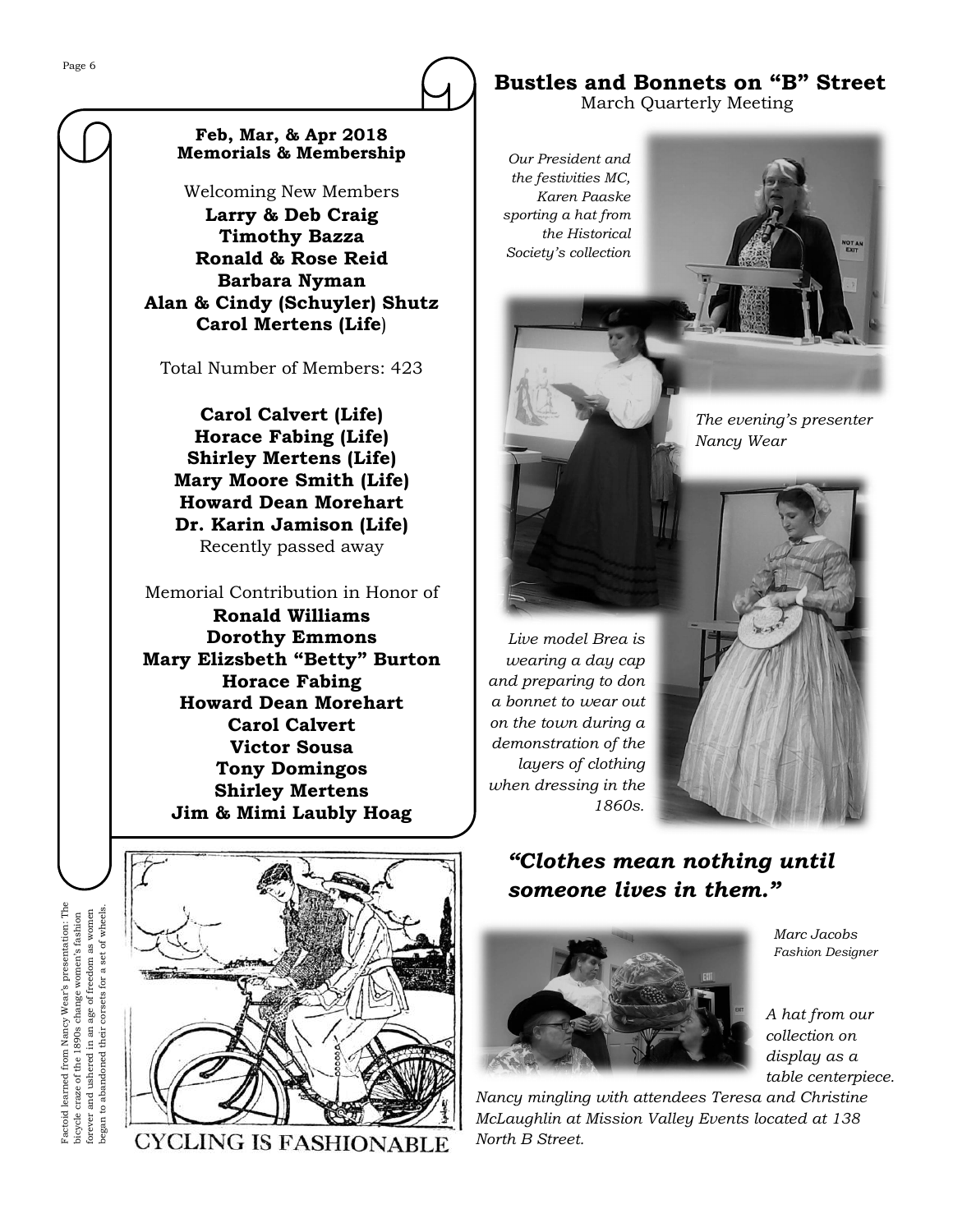# **Karen's Chronicles**

#### **Roses are blooming everywhere!**

Come stop by to see the landscaping and the new

rose garden from Dr. Blake Jamison, planted by Jesse Jones and Dan Dutra. Jo Hoag is caring for the garden. Sure could use more help with this area if anyone has a few hours a month!

The **Steak BBQ** by the River Bottom boys is a month away.

**Hi Sign Update!** A fabulous offer arrived from two former Lompoc residents, Mark Dewald of Park City, UT and Gary Macdonald of Altadena, CA who offered to restore the sign. An agreement was recently signed, so hopefully restoration can commence in the next few months. Special thanks to Lompoc attorney, Leslie Johnson for his legal help, Jerome White, Lompoc architect and Sean Pierce, Structural Engineer for all of their assistance.

Travel Writers visited the house a few weeks ago were very impressed and look forward to seeing their articles about Lompoc in the future.

Myra is celebrating her 97th birthday later this month! The Historical Society and the community is so fortunate to have her expertise.

Karen Paaske

Bricks salvaged from the yard's makeover.



*Dr. Blake Jamison working on the roses at the Spanne House*



#### **From the Treasurer's Desk….**

#### **Jeannette Miller Wynne**

**Happy Spring everyone!** That means summer is coming up fast. Two items to mention:

- (1) The JUNE BBQ at the Fabing/McKay/ Spanne House is on the 10<sup>th</sup>. **Reservations are due in my hand by June 1st.** Our crew needs to know for fixins' to purchase and how many to cook for. **PLEASE** put your reservation form in the mail by May 30th so I receive it in time. (Form can be found in this newsletter)
- (2) Looking ahead, Membership renewals (for those on an annual basis) will be going in the mail in August. For new members, our membership year is from Sept. 1st, 2018 until August 31, 2019. I really appreciate receiving your dues in a timely manner after you receive the notice.

#### **See you at the June 10th BBQ !!**